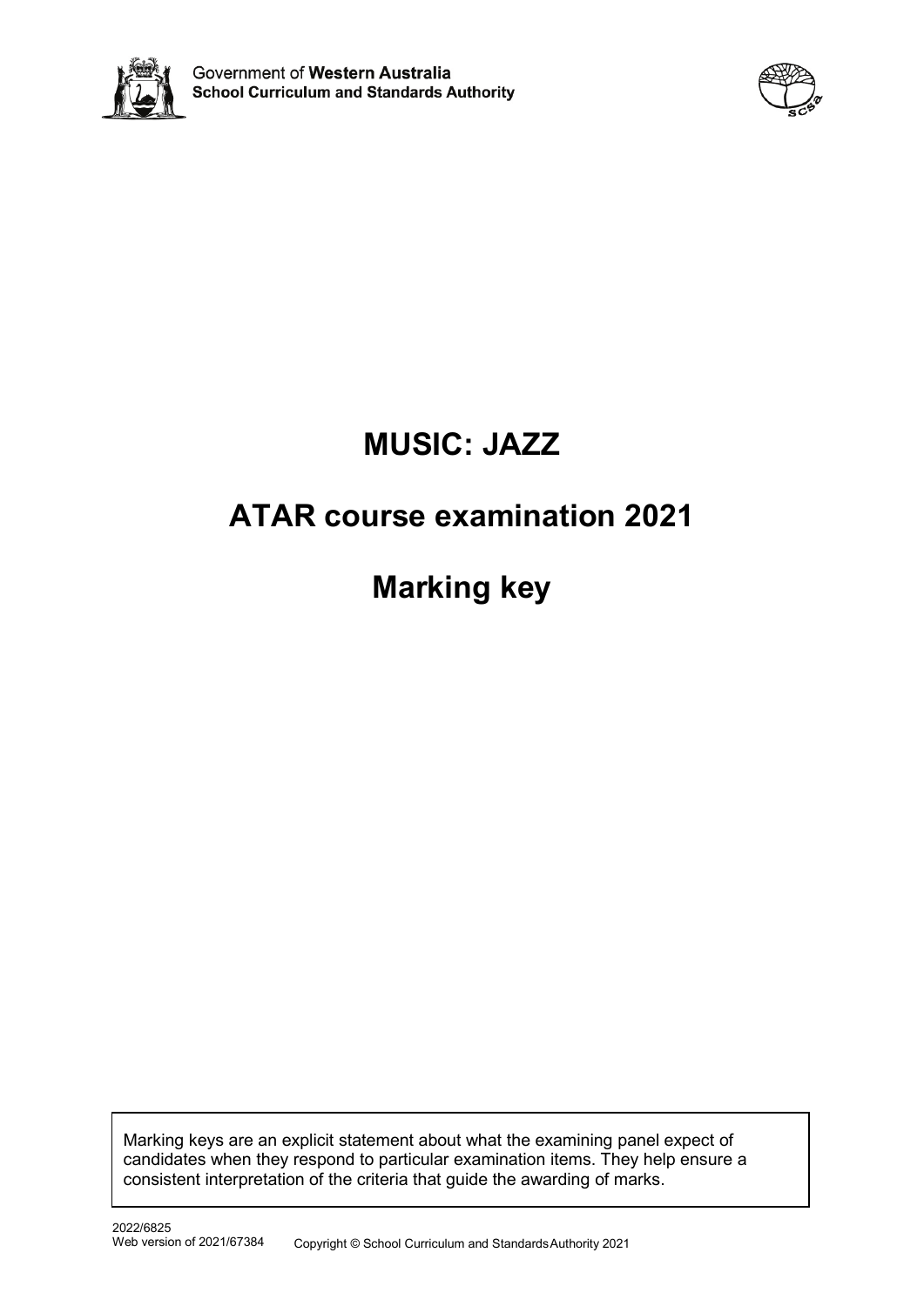#### **Section One: Aural and analysis 36% (54 Marks)**

#### **Question 1: Interval recognition (5 marks)**

(a) Name the **two** intervals indicated on the stave below. (2 marks)



| <b>Description</b>             | <b>Marks</b> |
|--------------------------------|--------------|
| perfect 5 <sup>th</sup><br>(i) |              |
| major 3 <sup>rd</sup><br>(ii)  |              |
| <b>Total</b>                   |              |

- (b) (i) Name the interval created between the first two notes of the vocal line. (1 mark)
	- (ii) Circle the most appropriate term to describe the tonality of the opening of this excerpt. excerpt. (1 mark)
	- (iii) Circle the most appropriate description of the modulation that has taken place by<br>the end of the excerpt. (1 mark) the end of the excerpt.

| <b>Description</b>   | <b>Marks</b> |
|----------------------|--------------|
| major $3rd$          |              |
| (ii)<br>maior        |              |
| (iii)<br>to dominant |              |
| <b>Total</b>         |              |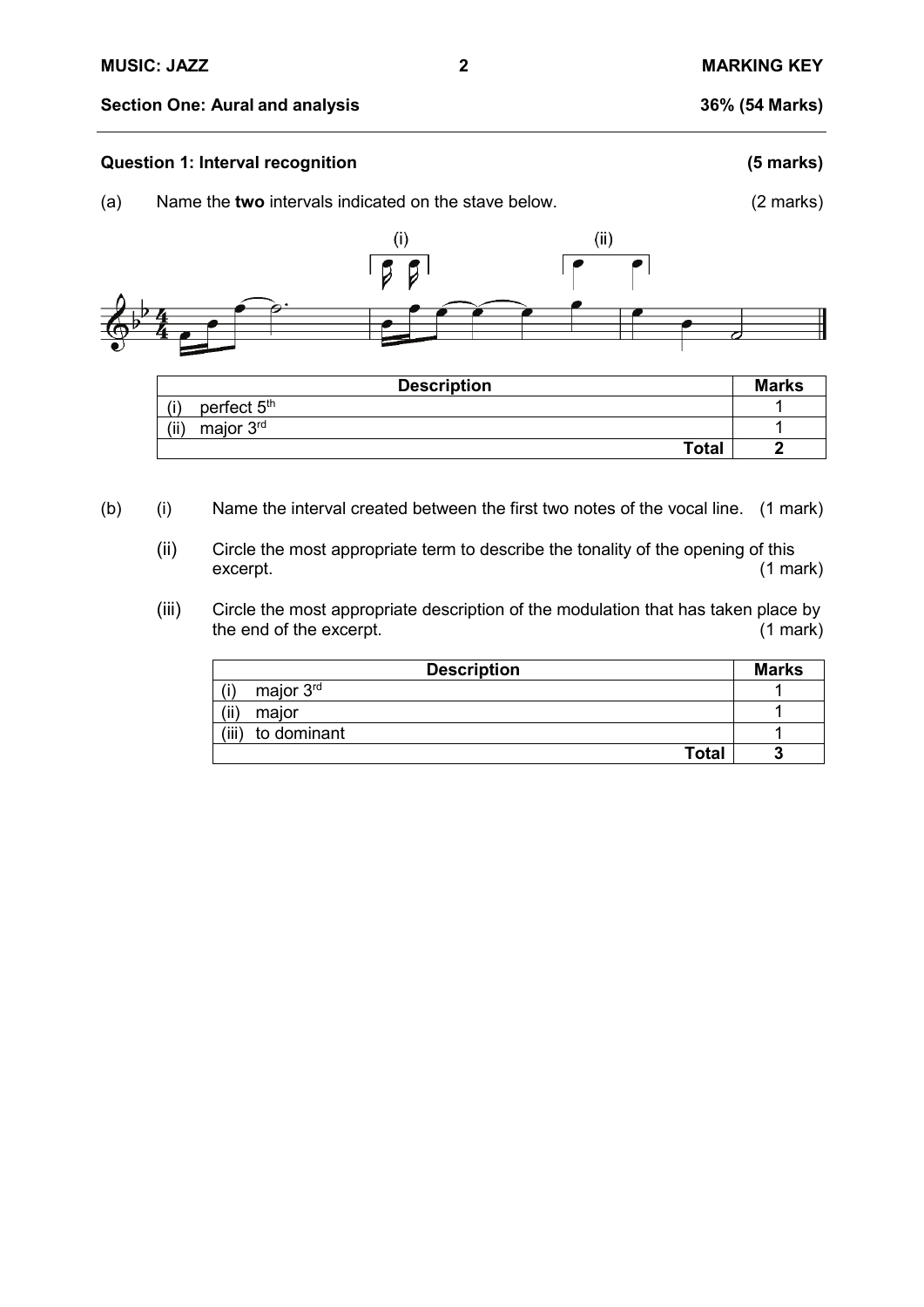#### **Question 2: Rhythmic dictation (11 marks)**

Listen to Track 3 **and/or** Track 4 and complete the following four-bar dictation by providing bar lines, rhythm and rests as required to the given pitches. The correct rhythm for the first note of each phrase is provided.



<sup>\*</sup> Denotes a rest

| <b>Description</b>                                  | <b>Marks</b> |
|-----------------------------------------------------|--------------|
| Rhythm                                              |              |
| 32 values (notes and rests) correct                 | 8            |
| 30-31 values correct                                |              |
| 25-29 values correct                                | 6            |
| 20-24 values correct                                | 5            |
| 15-19 values correct                                | 4            |
| 10-14 values correct                                | 3            |
| 5-9 values correct                                  | 2            |
| 1-4 values correct                                  |              |
| <b>Subtotal</b>                                     | 8            |
| <b>Barlines</b>                                     |              |
| All bar lines correct                               |              |
| <b>Subtotal</b>                                     | 1            |
| Rhythmic grouping                                   |              |
| All rhythmic grouping correct (for $\frac{4}{3}$ )  |              |
| <b>Subtotal</b>                                     |              |
| <b>Stem directions</b>                              |              |
| All stem directions correct (according to grouping) |              |
| <b>Subtotal</b>                                     |              |
| Total                                               | 11           |





<sup>\*</sup> Denotes a rest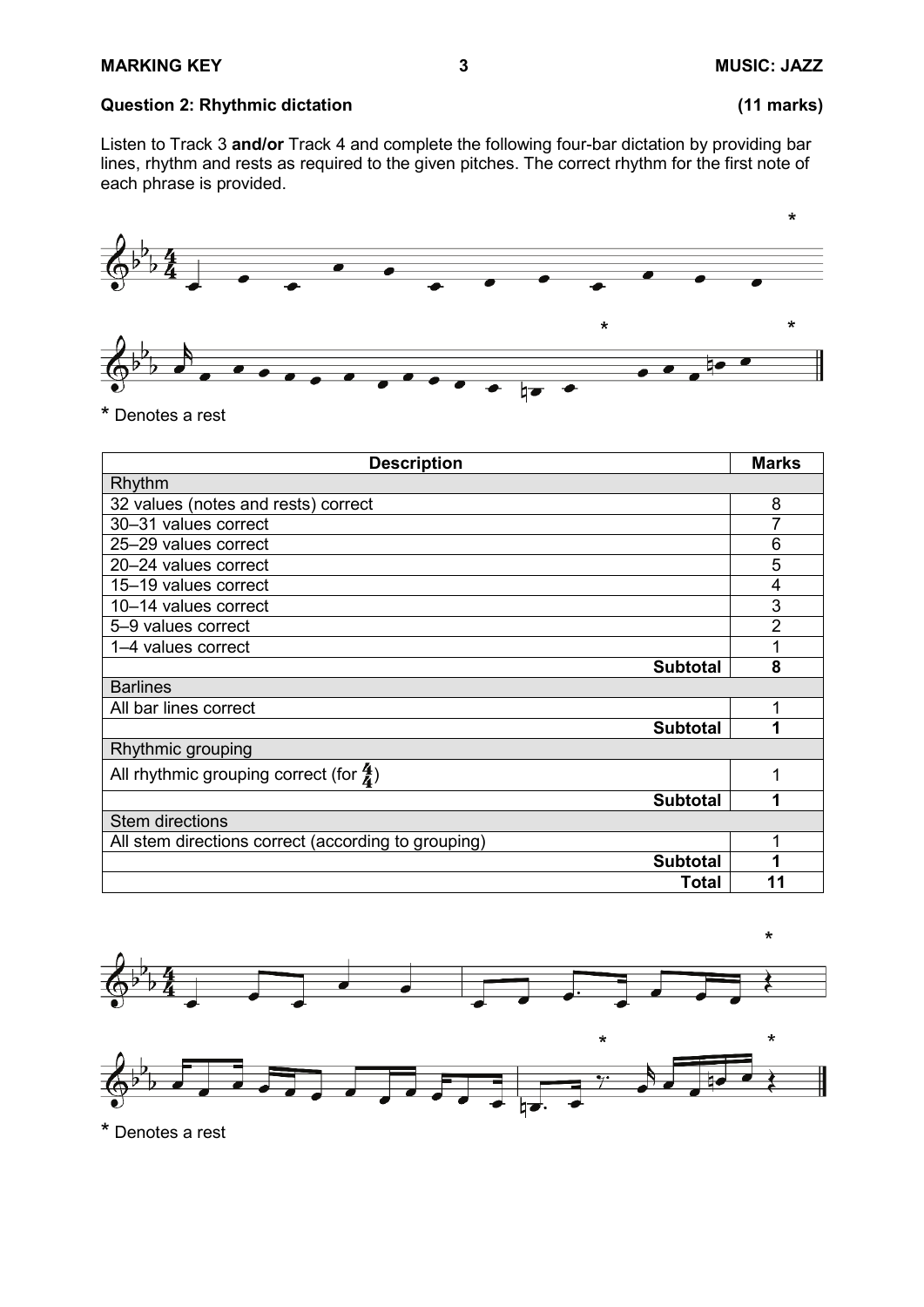# **Question 3: Discrepancies (6 marks)**

Listen to the big band excerpt and consider the corresponding Trumpet 1 score below.

There are **six** errors in the Trumpet 1 score provided, as follows:

- the correct time signature is missing
- the correct key signature is missing
- there is one tie missing
- there is one pitch error
- there are two rhythm errors affecting two note heads and two beats.

Write the required changes directly onto the score below to reflect how it is being played. The first note is correct.

| For copyright reasons this score cannot be reproduced in the online version of this document. |  |  |
|-----------------------------------------------------------------------------------------------|--|--|
|                                                                                               |  |  |

| <b>Description</b>                 | <b>Marks</b> |
|------------------------------------|--------------|
| Simple quadruple time signature    |              |
| 夆                                  | 1            |
| F major key signature              |              |
|                                    |              |
| $\overline{The}$ (Bar 2, beat 2-3) |              |
|                                    | 1            |
| G# (Bar 5, beat 2)                 |              |
| $\equiv$                           |              |
| Quaver (Bar 1, beat 3)             |              |
| $\overrightarrow{ }$               | 1            |
| Dotted crotchet (Bar 1, beat 3-4)  |              |
| $\frac{1}{\sqrt{2}}$               | 1            |
| <b>Total</b>                       | 6            |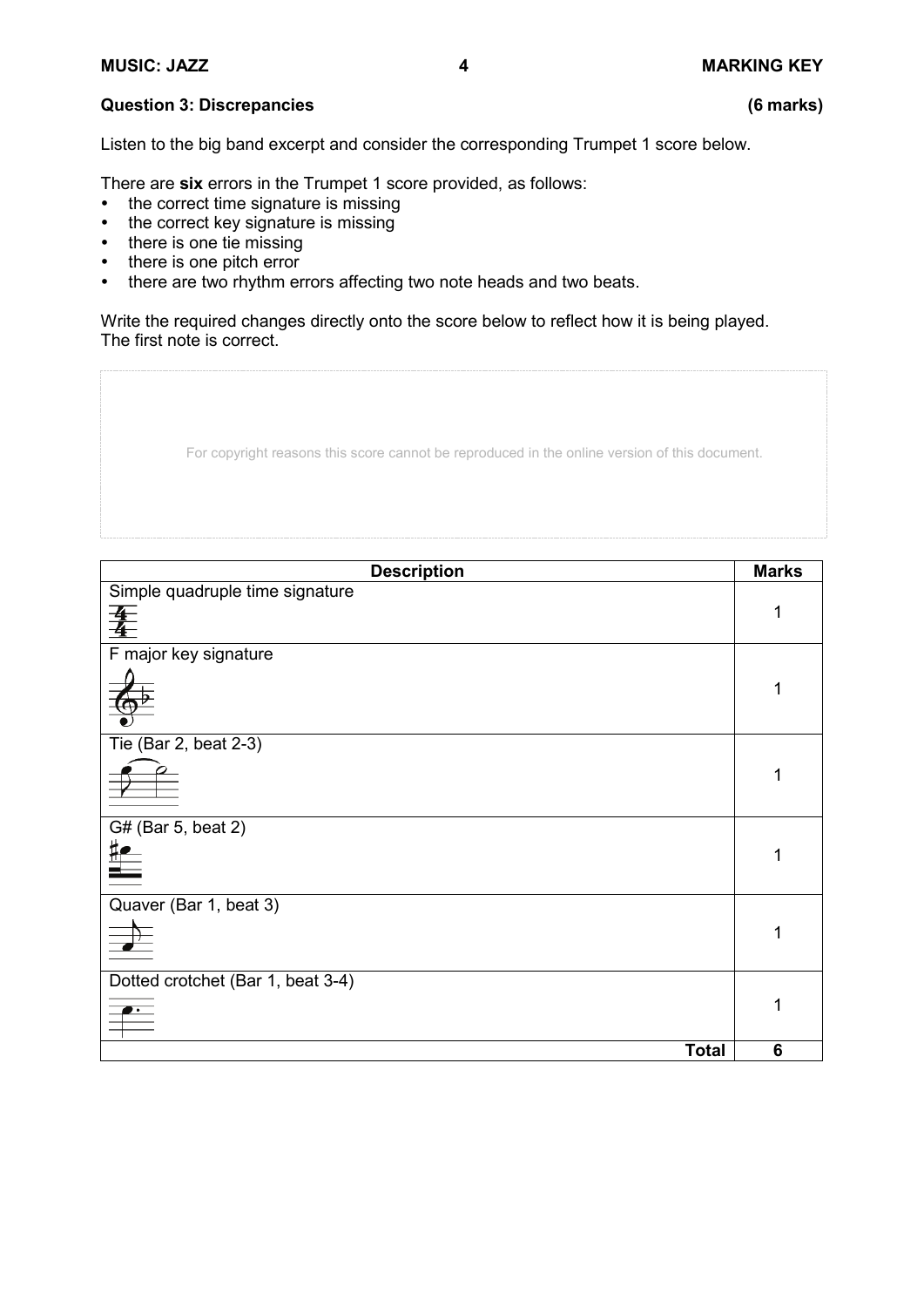### **Question 4: Harmonic/chord progression (7 marks)**

Identify the **seven** chords heard in the accompaniment part, indicated by boxes labelled (a) to (g) below. Use Roman numerals or chord names in F Major.

*The first chord of the excerpt of the progression is provided for you. It is the tonic chord.*

For copyright reasons this score cannot be reproduced in the online version of this document.

| <b>Description</b> | <b>Marks</b> |
|--------------------|--------------|
| (a) V or C         |              |
| V7 or C7<br>(b)    |              |
| (c) $I$ or $F$     |              |
| (d) IV or $B$      |              |
| (e) $I$ or $F$     |              |
| V or C<br>(f)      |              |
| I or F<br>(g)      |              |
| <b>Total</b>       |              |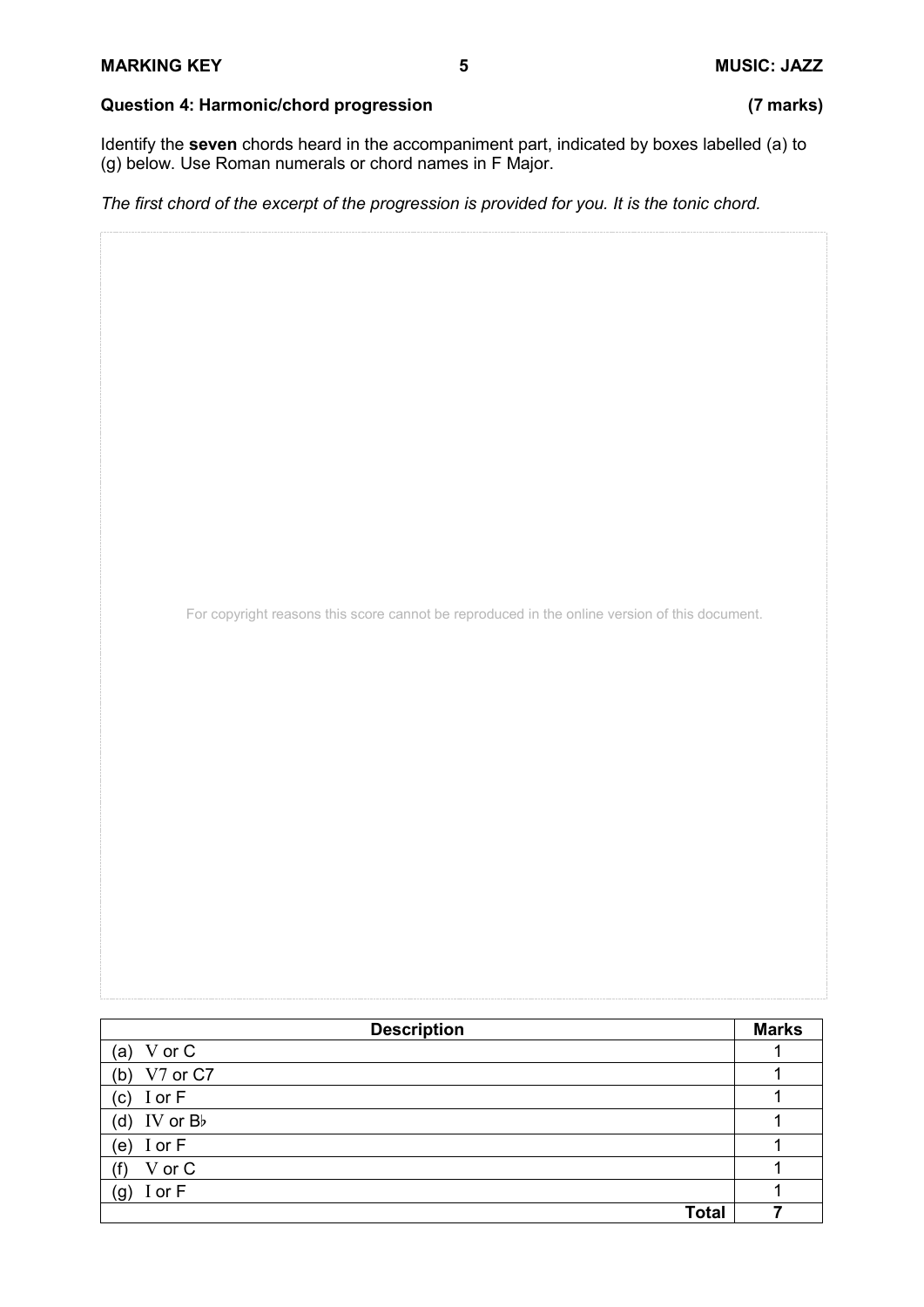### **Question 5: Melodic dictation (13 marks)**

Listen to Track 7 **and/or** Track 8 and complete the following eight-bar dictation by providing the pitch and rhythm. The first note of each phrase is given.





| <b>Description</b>                                 | <b>Marks</b>   |
|----------------------------------------------------|----------------|
| Pitch                                              |                |
| 33 pitches correct                                 | 10             |
| 29-32 pitches correct                              | 9              |
| 25-28 pitches correct                              | 8              |
| 21-24 pitches correct                              | 7              |
| 17-20 pitches correct                              | 6              |
| 13-16 pitches correct                              | 5              |
| 10-12 pitches correct                              | 4              |
| 7-9 pitches correct                                | 3              |
| 4-6 pitches correct                                | $\overline{2}$ |
| 1-3 pitches correct                                | 1              |
| <b>Subtotal</b>                                    | 10             |
| Rhythm                                             |                |
| All rhythm correct                                 | $\overline{2}$ |
| 1-4 errors                                         | 1              |
| <b>Subtotal</b>                                    | $\overline{2}$ |
| Rhythmic grouping                                  |                |
| All rhythmic grouping correct (for $\frac{6}{8}$ ) | 1              |
| <b>Subtotal</b>                                    | 1              |
| <b>Total</b>                                       | 13             |



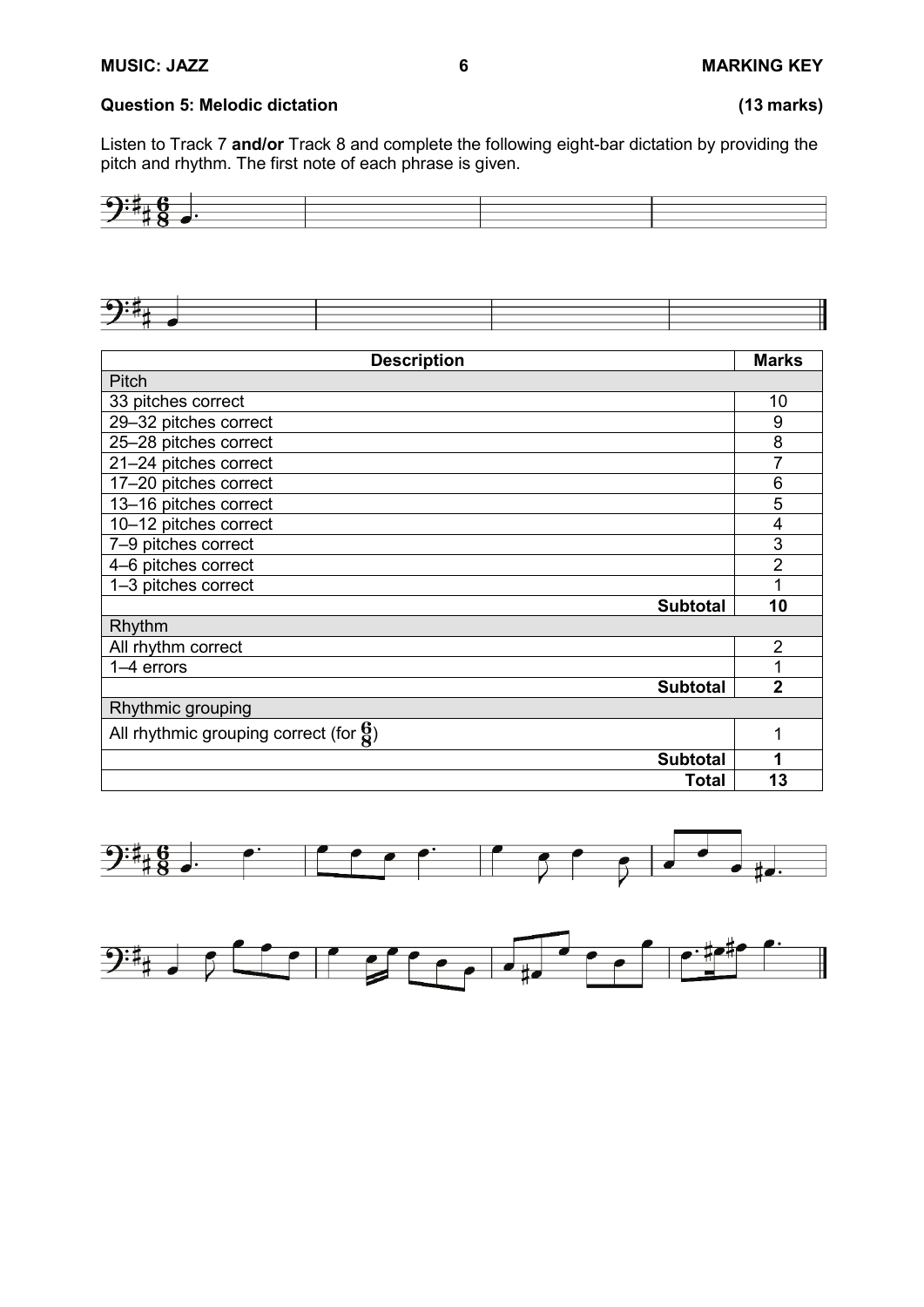#### **MARKING KEY 7 MUSIC: JAZZ**

#### **Question 6: Aural analysis (12 marks)**

(a) Identify the **two** time signatures and the texture evident. (3 marks)

| <b>Description</b>  | <b>Marks</b> |
|---------------------|--------------|
| ۰y<br>$\bm{\S}$ and |              |
| homophonic          |              |
| <b>Total</b>        |              |

(b) Identify the time signature and compositional device evident. (2 marks)

| <b>Description</b>                     | <b>Marks</b> |
|----------------------------------------|--------------|
| $\frac{12}{8}$ (accept $\frac{4}{4}$ ) |              |
| ostinato/riff (accept pedal point)     |              |
| Total                                  |              |

(c) Identify the time signature and name the **two** instrument families playing the ostinato. (3 marks)

| <b>Description</b>    | <b>Marks</b> |
|-----------------------|--------------|
| រា                    |              |
| percussion and string |              |
| <b>Total</b>          |              |

(d) Identify the time signature and name the wind instrument featured as soloist. (2 marks)

| <b>Description</b> | <b>Marks</b> |
|--------------------|--------------|
|                    |              |
| saxophone          |              |
| <b>Total</b>       |              |

(e) Identify the time signature and name the melodic instrument featured along with the bass and drums.

| <b>Description</b> | <b>Marks</b> |
|--------------------|--------------|
|                    |              |
| trombone           |              |
| <b>Total</b>       |              |

**End of Section One**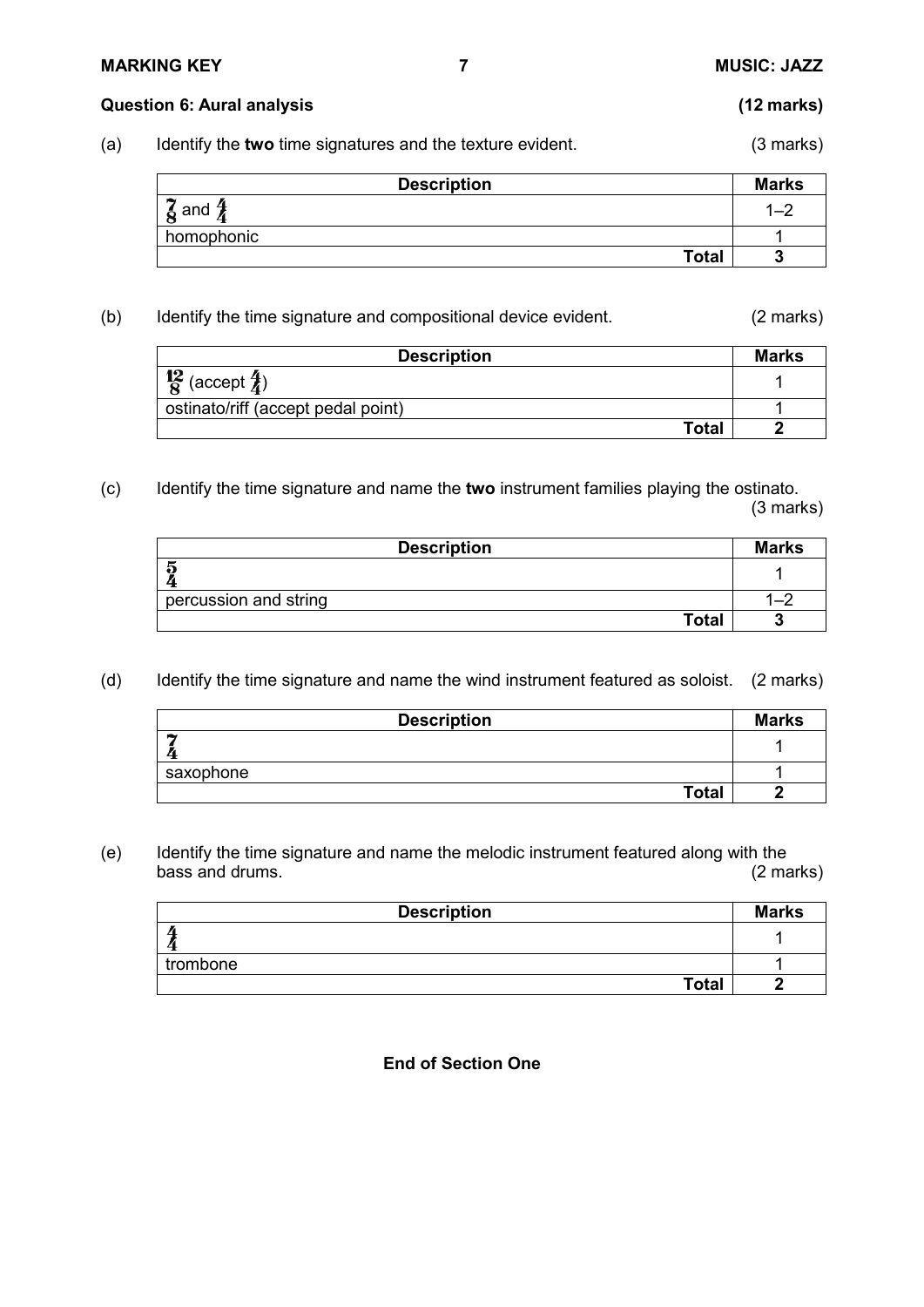**Section Two: Cultural and historical analysis 34% (46 Marks)**

# **Part A: Analysis 11% (14 Marks)**

# **Question 7 (14 marks)**

(a) Identify the jazz style represented and provide **two** observations from this excerpt that describe the role of the rhythm section in this style.

| <b>Description</b>                           | <b>Marks</b> |
|----------------------------------------------|--------------|
| Jazz style: Hard Bop                         |              |
| role of the rhythm section $-$ Any two of:   |              |
| to provide rhythmic drive (accept keep time) |              |
| catching hits                                | $1 - 2$      |
| high energy                                  |              |
| Total                                        | 3            |
| Accept other answers                         |              |

# (b) (i) Name the indicated articulation in bar 1 of figure A. (1 mark)

| <b>Description</b> | <b>Marks</b> |
|--------------------|--------------|
| staccato           |              |
| <b>Total</b>       |              |

# (ii) Name the playing technique heard in the melody in bars 3, 5 and 7 of figure B.

(1 mark)

| <b>Description</b>           | <b>Marks</b> |
|------------------------------|--------------|
| fall-off (accept bend/slide) |              |
| <b>Total</b>                 |              |

# (iii) Identify the symbol in bars 3 and 4 of figure D. (1 mark)

| <b>Description</b>        | <b>Marks</b> |
|---------------------------|--------------|
| 2-bar repeat (come sopra) |              |
| Total                     |              |

(c) Describe the function of the tritone substitution  $A<sup>b13</sup>$  in the chord progression in bar 3 of figure A. (1 mark)

| <b>Description</b>                      | <b>Marks</b> |
|-----------------------------------------|--------------|
| it is functioning as the dominant of G7 |              |
| Total                                   |              |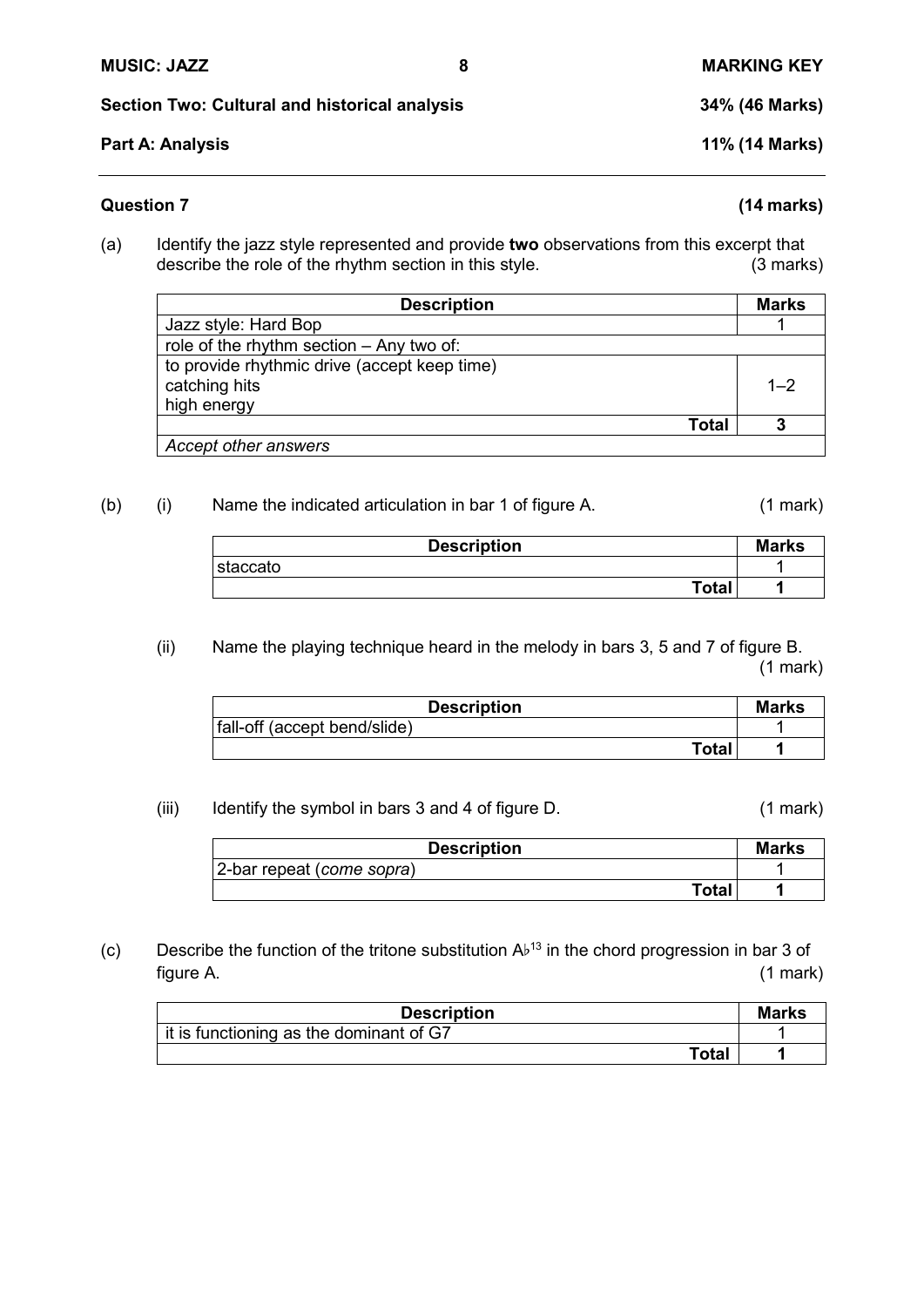#### **MARKING KEY 9 MUSIC: JAZZ**

(d) Name a possible performer line-up for this ensemble from your knowledge of key exponents of this jazz style. Provide each performer's name and their instrument in the table below. (5 marks) table below.

| <b>Description</b>   |                   |   |  |
|----------------------|-------------------|---|--|
| Performer's name     | <b>Instrument</b> |   |  |
| <b>Miles Davis</b>   | trumpet           |   |  |
| George Coleman       | tenor saxophone   |   |  |
| Herbie Hancock       | piano             |   |  |
| <b>Ron Carter</b>    | bass              |   |  |
| <b>Tony Williams</b> | drums             |   |  |
|                      | <b>Total</b>      | 5 |  |
| Accept other answers |                   |   |  |

#### (e) Name the solo instrument featured in the second solo excerpt from figure E. (1 mark)

| <b>Description</b> | <b>Marks</b> |
|--------------------|--------------|
| tenor saxophone    |              |
| Total              |              |

#### (f) Name the compositional device heard at the end of this second solo excerpt. (1 mark)

| <b>Description</b> | <b>Marks</b> |
|--------------------|--------------|
| half time          |              |
| <b>Total</b>       |              |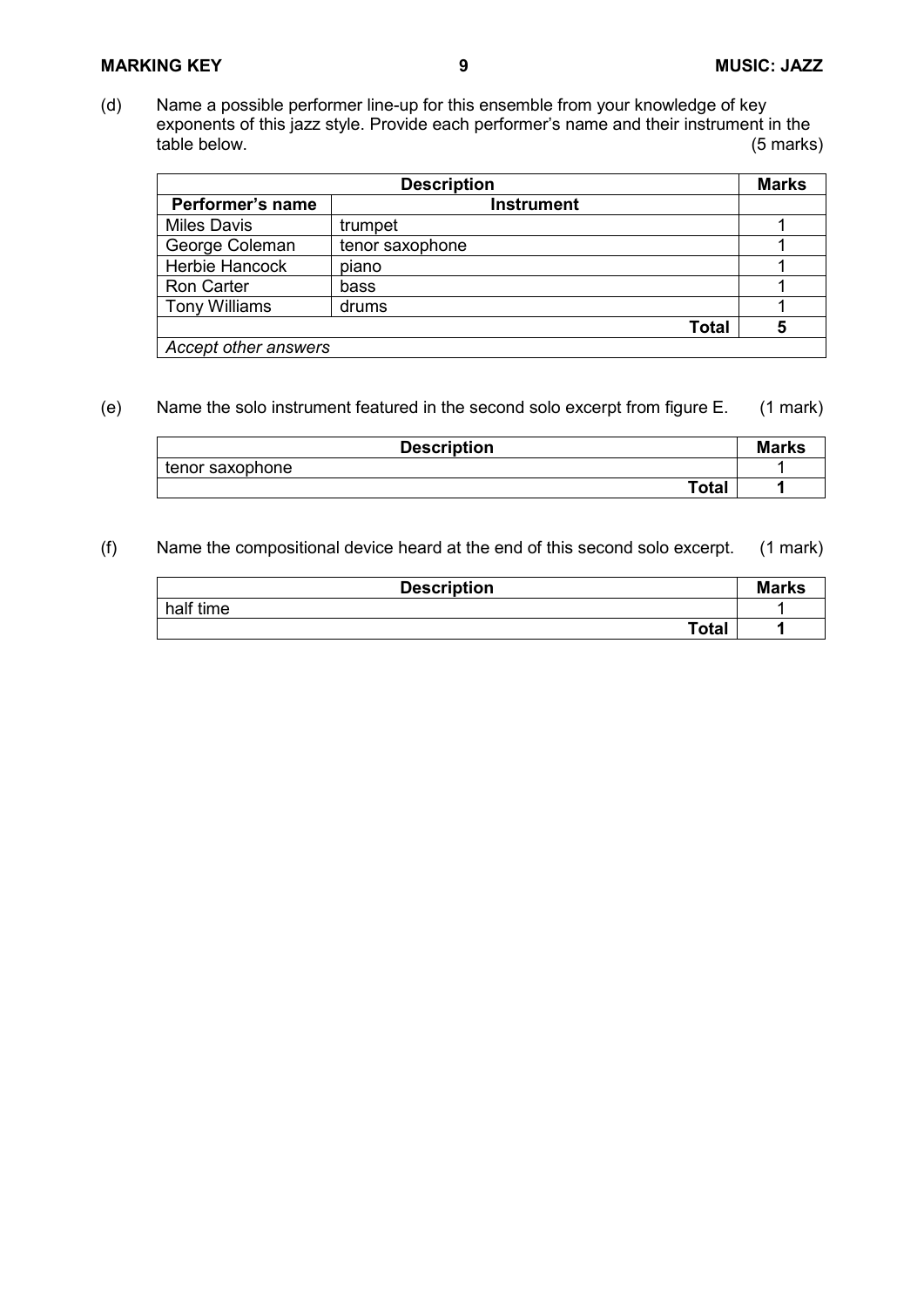|                                     | <b>MUSIC: JAZZ</b>                                       | 10             | <b>MARKING KEY</b>   |  |
|-------------------------------------|----------------------------------------------------------|----------------|----------------------|--|
|                                     | <b>Part B: Short response</b>                            | 23% (32 Marks) |                      |  |
| Part B(i): Compulsory area of study |                                                          |                | 11% (17 marks)       |  |
| <b>Question 8</b>                   |                                                          |                | $(17 \text{ marks})$ |  |
| (a)                                 | State the way the harmony is constructed in Giant Steps. |                | $(1$ mark $)$        |  |

| <b>Description</b>                                | <b>Marks</b> |
|---------------------------------------------------|--------------|
| It is constructed using 3 <sup>rds</sup> /triadic |              |
| <b>Total</b>                                      |              |

(b) Identify the key centres evident in the tune. (1 mark)

| <b>Description</b>                       | <b>Marks</b> |
|------------------------------------------|--------------|
| $B, Eb, G$ (accept enharmonic spellings) |              |
| All required to obtain mark              |              |
| Total                                    |              |

(c) Name the book by author Nicholas Slonimsky that influenced the composition of this tune. (1 mark) tune. (1 mark)

| <b>Description</b>                              | <b>Marks</b> |
|-------------------------------------------------|--------------|
| <b>Thesaurus of Scales and Melodic Patterns</b> |              |
| Total                                           |              |

(d) Identify **two** other tunes that use a similar chord progression. (2 marks)

| <b>Description</b>       | <b>Marks</b> |
|--------------------------|--------------|
| Any two of:              |              |
| Have You Met Miss Jones  |              |
| Countdown                |              |
| <b>Central Park West</b> | $1 - 2$      |
| Exotica                  |              |
| <b>Fifth House</b>       |              |
| <b>Satellite</b>         |              |
| <b>Total</b>             | 2            |
| Accept other answers     |              |

(e) List **three** other tenor saxophone players from the same era, **other than** the composer, John Coltrane.

| <b>Description</b>   | <b>Marks</b> |
|----------------------|--------------|
| <b>Sonny Rollins</b> |              |
| Dexter Gordon        | $1 - 3$      |
| <b>Wayne Shorter</b> |              |
| <b>Total</b>         |              |
| Accept other answers |              |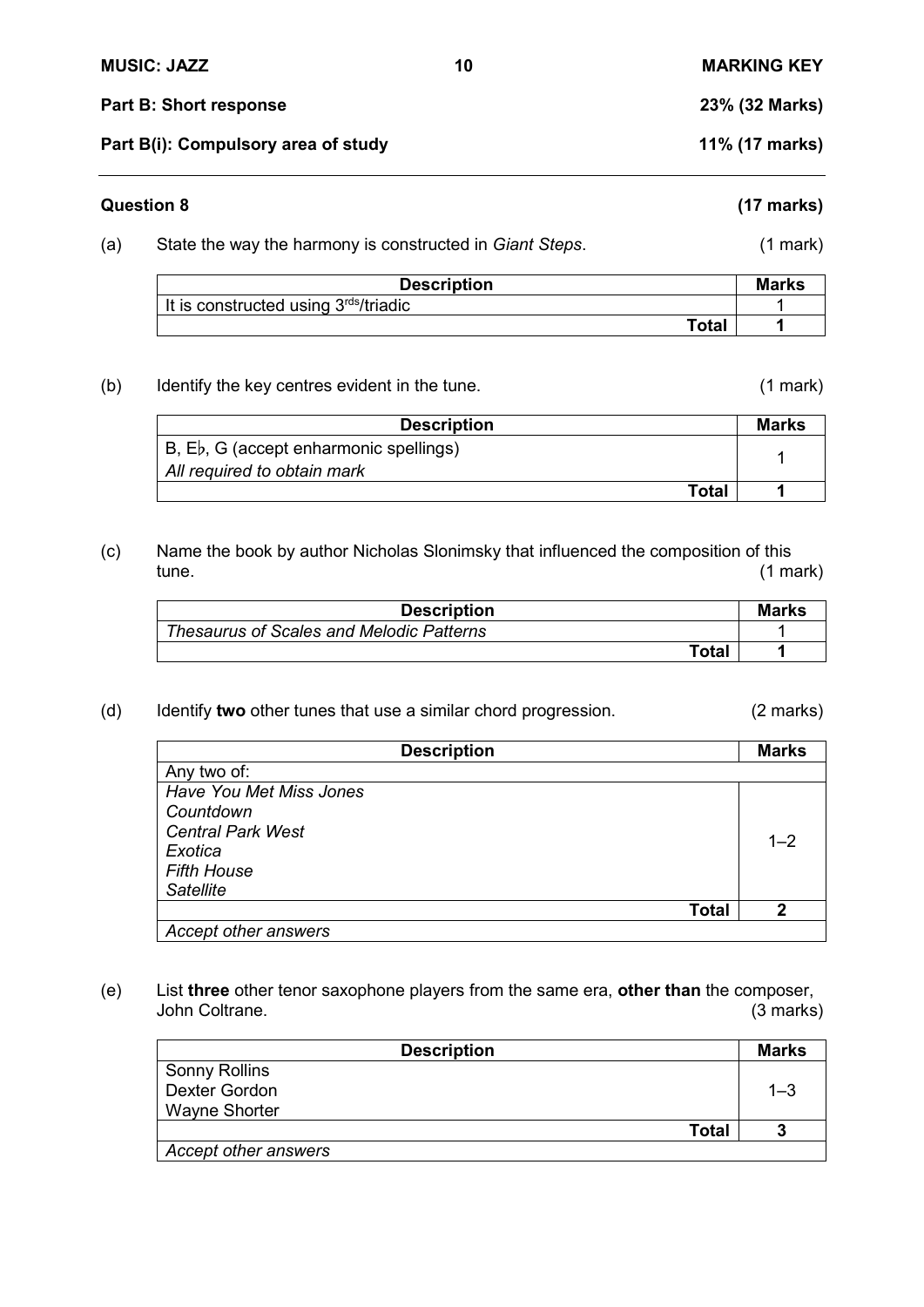#### **MARKING KEY 11 MUSIC: JAZZ**

| <b>Description</b> | <b>Marks</b> |
|--------------------|--------------|
| bass               |              |
| <b>Total</b>       |              |

### (ii) Name the highly influential Miles Davis album released prior to *Giant Steps*, on which Paul Chambers also played.

| <b>Description</b>  | <b>Marks</b> |
|---------------------|--------------|
| <b>Kind of Blue</b> |              |
| <b>Total</b>        |              |

## (g) Name the blues from the original *Giant Steps* album. (1 mark)

| <b>Description</b>          | <b>Marks</b> |
|-----------------------------|--------------|
| Cousin Mary (accept Mr. PC) |              |
| Total                       |              |

(h) State the four-note motif that features prominently in John Coltrane's solo over **Giant Steps**, using scale degree numbers. (1 mark)

| <b>Description</b>           | <b>Marks</b> |
|------------------------------|--------------|
| 2 E<br>⌒<br>v. v<br><u>.</u> |              |
| <b>Total</b>                 |              |

(i) Name the **two** styles of jazz, in addition to Hard Bop, for which John Coltrane was a highly influential figure.

| <b>Description</b>             | <b>Marks</b> |
|--------------------------------|--------------|
| modal jazz                     |              |
| free jazz (accept avant garde) |              |
| <b>Total</b>                   |              |

(j) Identify **three** contrasts between the characteristics of Hard Bop and Cool School Jazz. (3 marks)

|                                                                     | <b>Description</b>                                                              | <b>Marks</b> |
|---------------------------------------------------------------------|---------------------------------------------------------------------------------|--------------|
| Any three of:                                                       |                                                                                 |              |
| <b>Hard Bop</b>                                                     | <b>Cool School Jazz</b>                                                         |              |
| blues influence<br>intense<br>small group<br>٠<br>standard line-ups | classical influence<br>relaxed<br>larger orchestrations<br>novel orchestrations | $1 - 3$      |
|                                                                     | Total                                                                           | 3            |
| Accept other answers                                                |                                                                                 |              |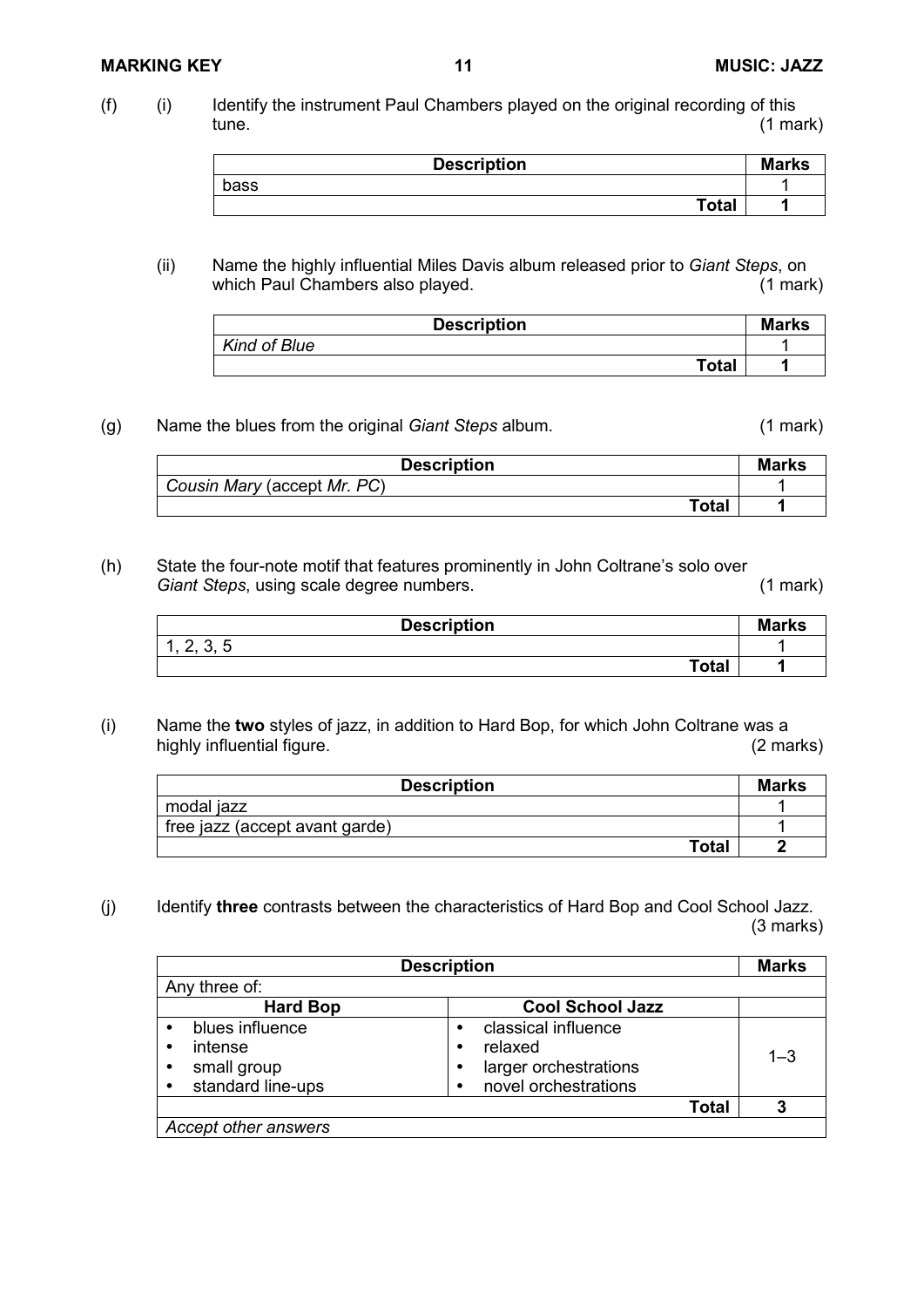### **Part B(ii): Non-compulsory area of study 12% (15 Marks)**

### **Question 9 (15 marks)**

(a) Discuss the use of rhythm in **one** of your designated works. Provide specific examples of the application of rhythm, drawn from your chosen designated work.

| <b>Description</b>                                                      | <b>Marks</b> |
|-------------------------------------------------------------------------|--------------|
| Use of rhythm                                                           |              |
| Discusses accurately the use of rhythm with specific detail.            | 4            |
| Discusses accurately the use of rhythm with some detail.                | 3            |
| Describes rhythm however lacks specificity and/or contains some         | 2            |
| inaccuracies.                                                           |              |
| Provides some limited description about rhythm.                         |              |
| <b>Subtotal</b>                                                         |              |
| Provision of specific examples from designated work                     |              |
| Provides specific, accurate examples from designated work.              | 3            |
| Provides some accurate examples from designated work.                   | 2            |
| Provides limited or generally inaccurate examples from designated work. |              |
| <b>Subtotal</b>                                                         | 3            |
| Total                                                                   |              |

(b) Referring to a **different** designated work from that discussed in Question 9 (a), discuss specific ways in which the composer/performer demonstrated innovation in this work,<br>paving the way for future composers/performers. (8 marks) paving the way for future composers/performers.

| <b>Description</b>                                                                      | <b>Marks</b>   |
|-----------------------------------------------------------------------------------------|----------------|
| Discussion of innovation                                                                |                |
| Discusses how the composer/performer demonstrated innovation in this                    | 5              |
| work, paving the way for future composers/performers.                                   |                |
| Discusses in some detail how the composer/performer demonstrated                        | 4              |
| innovation in this work, paving the way for future composers/performers.                |                |
| Provides some relevant and accurate points as to how the                                |                |
| composer/performer demonstrated innovation in this work, paving the way                 | 3              |
| for future composers/performers.                                                        |                |
| Provides general comment on how the composer/performer demonstrated                     |                |
| innovation in this work, paving the way for future composers/performers, or             | 2              |
| provides some relevant points with some inaccuracy evident.                             |                |
| Makes superficial and/or mostly inaccurate comments about how the                       |                |
| composer/performer demonstrated innovation in this work, paving the way                 | 1              |
| for future composers/performers.                                                        |                |
| <b>Subtotal</b>                                                                         | 5              |
| Reference to different designated work                                                  |                |
| Makes specific, supporting reference to different designated work.                      | 3              |
| Makes some relevant reference to different designated work.                             | $\overline{2}$ |
| Makes superficial and/or inaccurate reference to different designated work.             | 1              |
| Refers to the same designated work as Question 9a.                                      | $\Omega$       |
| <b>Subtotal</b>                                                                         | 3              |
| Total                                                                                   | 8              |
| Penalty statement: If a candidate's response to either part (a) or part (b) is based on |                |
| the compulsory area of study, a 25% penalty will be applied to the candidate's overall  |                |
| total for this question.                                                                |                |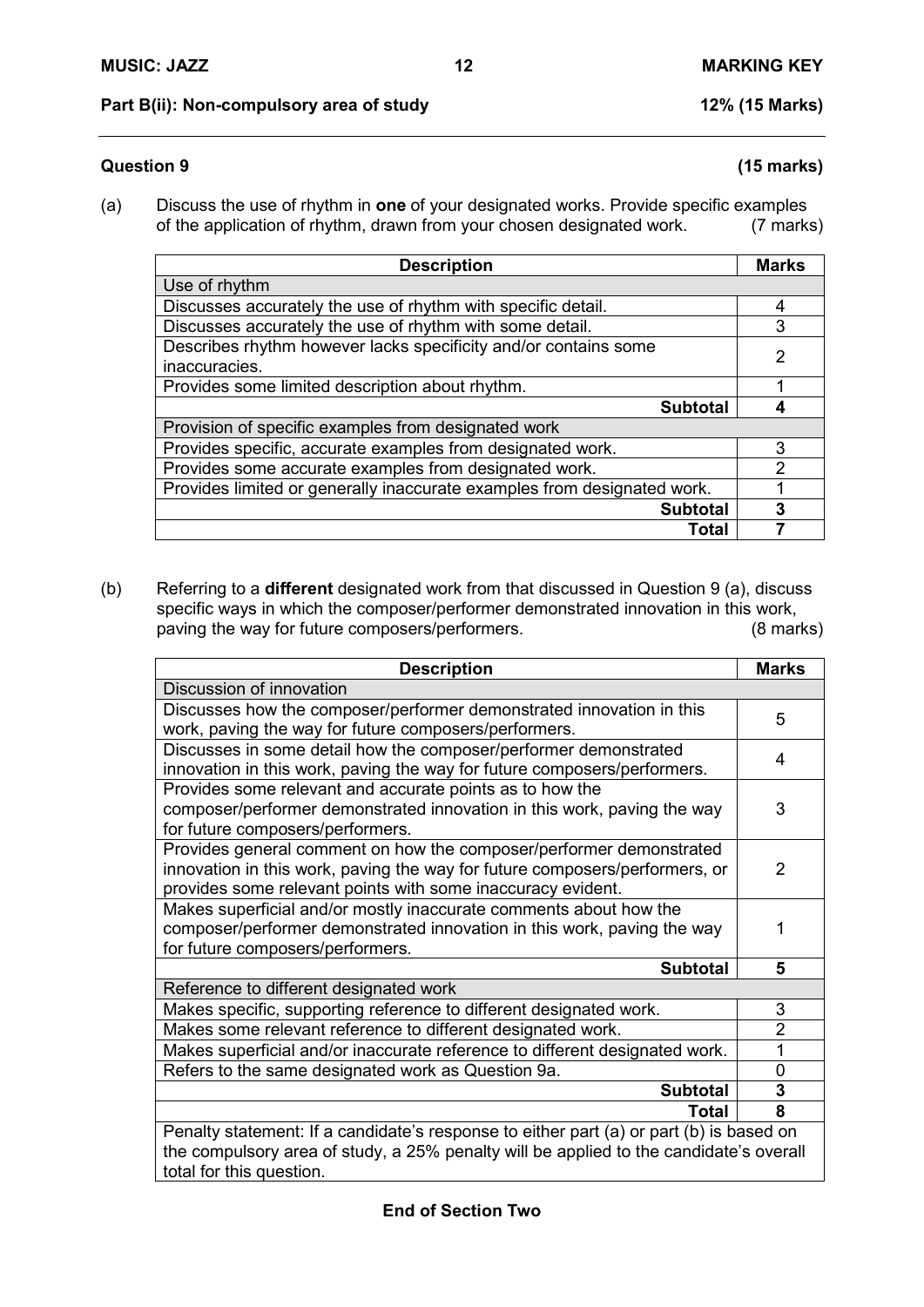**Section Three: Theory and composition 30% (44 Marks)**

### **Question 10: Visual score analysis (15 marks)**

Refer to page 15 of the Score booklet to answer this question.

(a) Name the key at the start of this excerpt. (1 mark)

| <b>Description</b> | <b>Marks</b> |
|--------------------|--------------|
| $\sim$<br>C major  |              |
| <b>Total</b>       |              |

(b) Identify the intervals marked on the score with brackets in the following bars. (3 marks)

| <b>Description</b>                                    | <b>Marks</b> |
|-------------------------------------------------------|--------------|
| Bar 4, piano (left hand) – dim $5th$ (accept tritone) |              |
| Bar 5, alto sax – minor $7th$                         |              |
| Bar 8, tenor sax – major $6th$                        |              |
| Total                                                 |              |

#### (c) Define the following terms/signs as they are located in the score. (4 marks)

| <b>Description</b> |                              |  |  |  |  |  |  |  |  |  |
|--------------------|------------------------------|--|--|--|--|--|--|--|--|--|
| $\triangleq$       | to slide/bend up to the note |  |  |  |  |  |  |  |  |  |
| open               | to play with no mute         |  |  |  |  |  |  |  |  |  |
| $O+$               | open to closed hi-hat        |  |  |  |  |  |  |  |  |  |
| $\lambda$          | to play with a strong accent |  |  |  |  |  |  |  |  |  |
|                    | Total                        |  |  |  |  |  |  |  |  |  |

(d) Describe the bass playing in this excerpt and discuss its function/purpose within the ensemble. ensemble. (2 marks)

| <b>Description</b>                                                  |       | Marks |
|---------------------------------------------------------------------|-------|-------|
| bass playing description: walking bass                              |       |       |
| purpose/function – to drive the music forward/keep time/outline the |       |       |
| harmonic progression                                                |       |       |
|                                                                     | Total |       |

#### (e) Name the compositional device in the saxophone parts in bars 5–8. (1 mark)

| <b>Description</b> | <b>Marks</b> |
|--------------------|--------------|
| sequence           |              |
| <b>Total</b>       |              |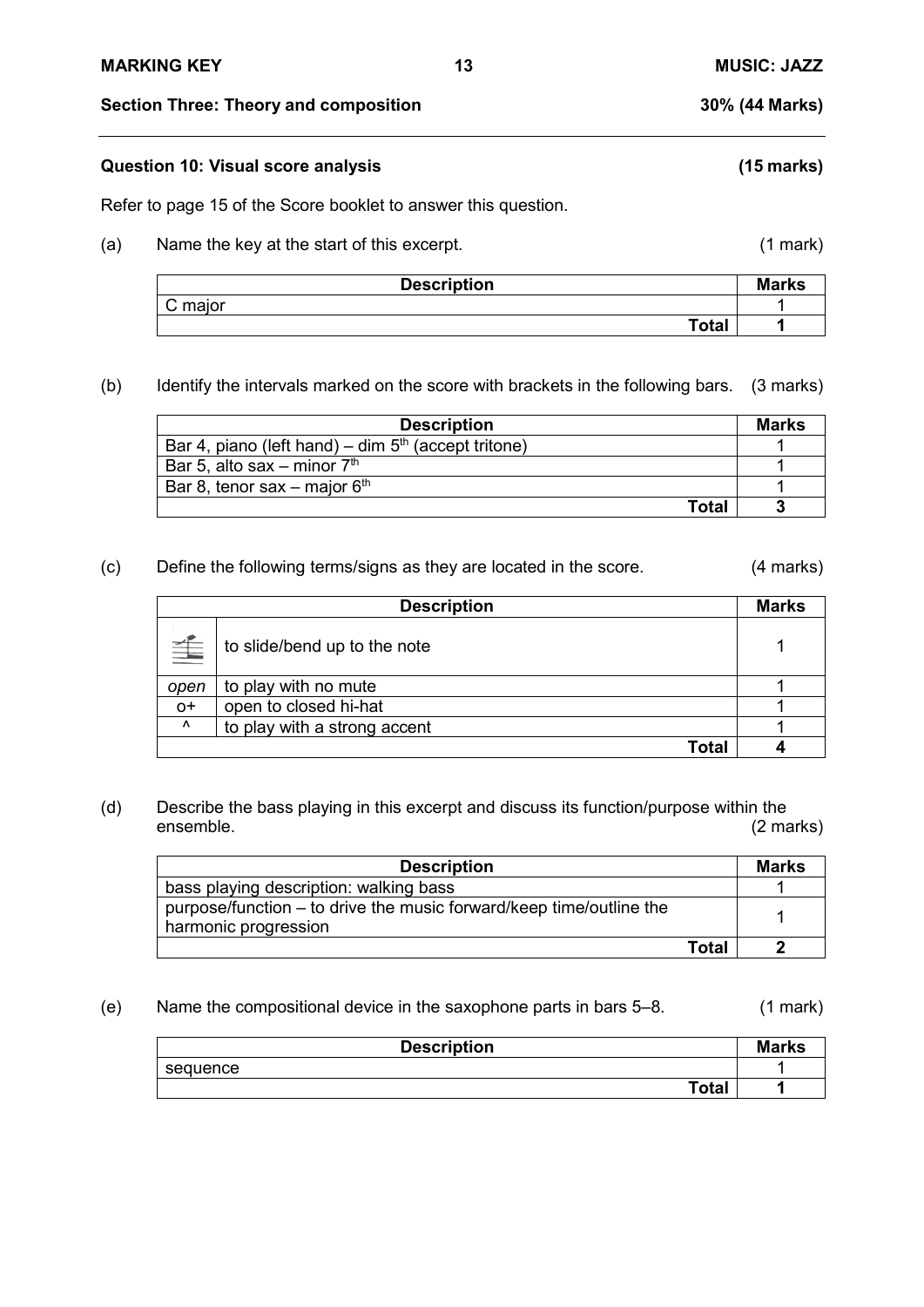# **Question 10** (continued)

(f) Name the rhythmic device in the trumpets and trombones in bars 4–7. (1 mark)

| <b>Description</b> | <b>Marks</b> |
|--------------------|--------------|
| syncopation        |              |
| Total              |              |

(g) Identify the chords in the following bars. Use chord symbols, **not** Roman numerals.

(3 marks)

| <b>Description</b> |                                                 |  |  |  |  |  |  |  |  |
|--------------------|-------------------------------------------------|--|--|--|--|--|--|--|--|
| Bar 1, beat 4      | $C^{7(\#5)}$                                    |  |  |  |  |  |  |  |  |
| Bar 3, beat 2      | $C6$ (accept Ami <sup>7</sup> )                 |  |  |  |  |  |  |  |  |
| Bar 4, beat 2/3    | $A^{7(b9)}$ (accept $C^{\#}$ dim <sup>7</sup> ) |  |  |  |  |  |  |  |  |
|                    | <b>Total</b>                                    |  |  |  |  |  |  |  |  |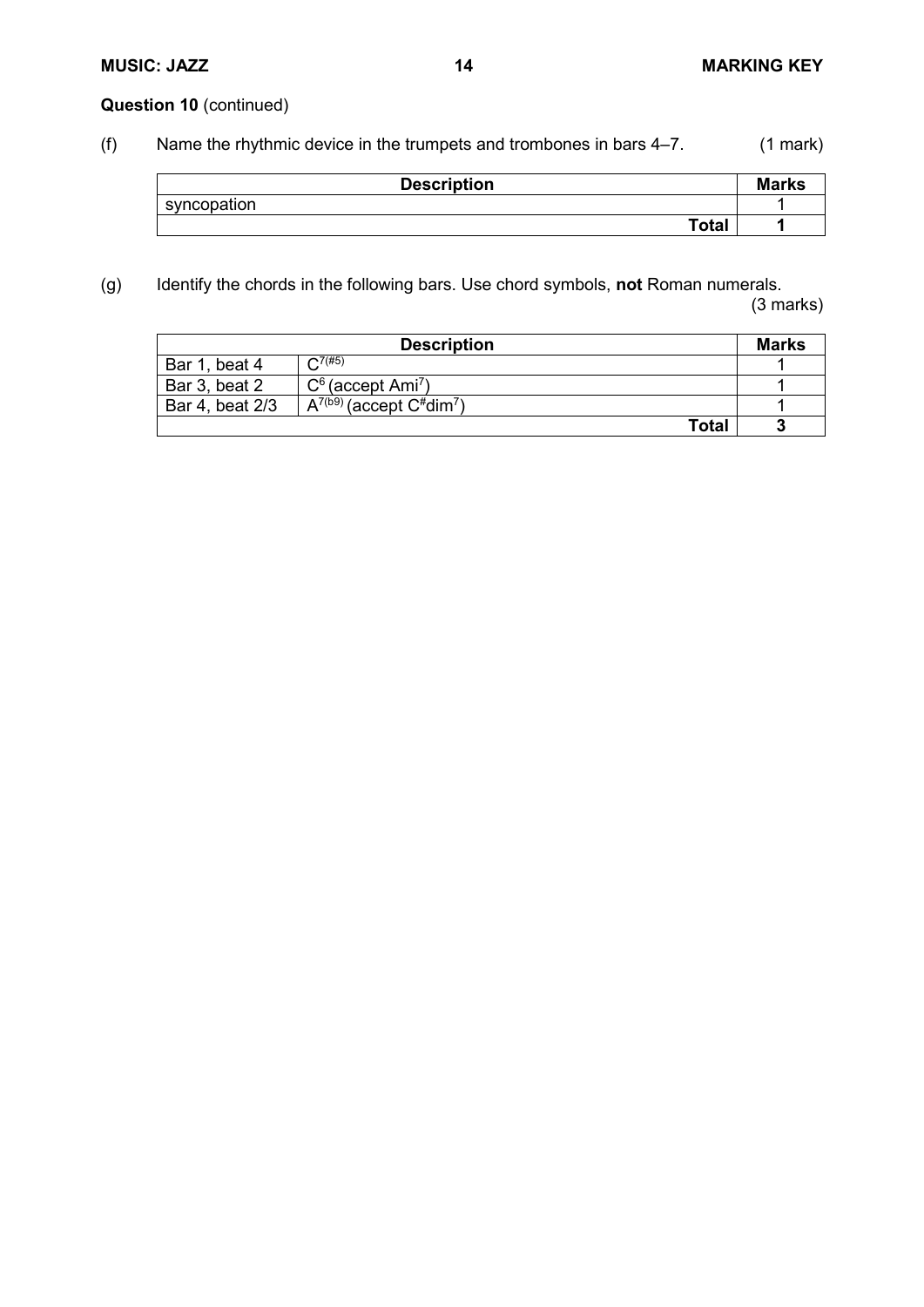**Question 11: Theory (12 marks)**



(a) (i) Insert the correct time signatures on the score above, at the points indicated by the three down arrows  $(\downarrow)$ . (1 mark)

| <b>Description</b>        | <b>Marks</b> |
|---------------------------|--------------|
| (all correct to get mark) |              |
| Total                     |              |

(ii) Name the chords outlined by the melody in each of the first three bars. (3 marks)

| <b>Description</b> |                                                |  |  |  |  |  |  |  |  |
|--------------------|------------------------------------------------|--|--|--|--|--|--|--|--|
| Bar 1              | $B\flat$ augmented (accept $D\flat$ augmented) |  |  |  |  |  |  |  |  |
| Bar 2              | $Eb$ major (accept G $\flat$ major)            |  |  |  |  |  |  |  |  |
| Bar 3              | $E$ major (accept G major)                     |  |  |  |  |  |  |  |  |
|                    | Inversions not required                        |  |  |  |  |  |  |  |  |
|                    | Total                                          |  |  |  |  |  |  |  |  |

(iii) The excerpt is written for alto saxophone. Write out the first **two** bars so that it could be played one octave higher by a flute. Include the appropriate clef, key<br>signature, and accidentals in your answer. (4 marks) signature, and accidentals in your answer.



| <b>Description</b>                           | <b>Marks</b> |
|----------------------------------------------|--------------|
| correct clef and key signature ( $Ab$ major) |              |
| all correct accidentals                      |              |
| correct octave                               |              |
| Notes transposed up a minor third            |              |
| Г∩tal                                        |              |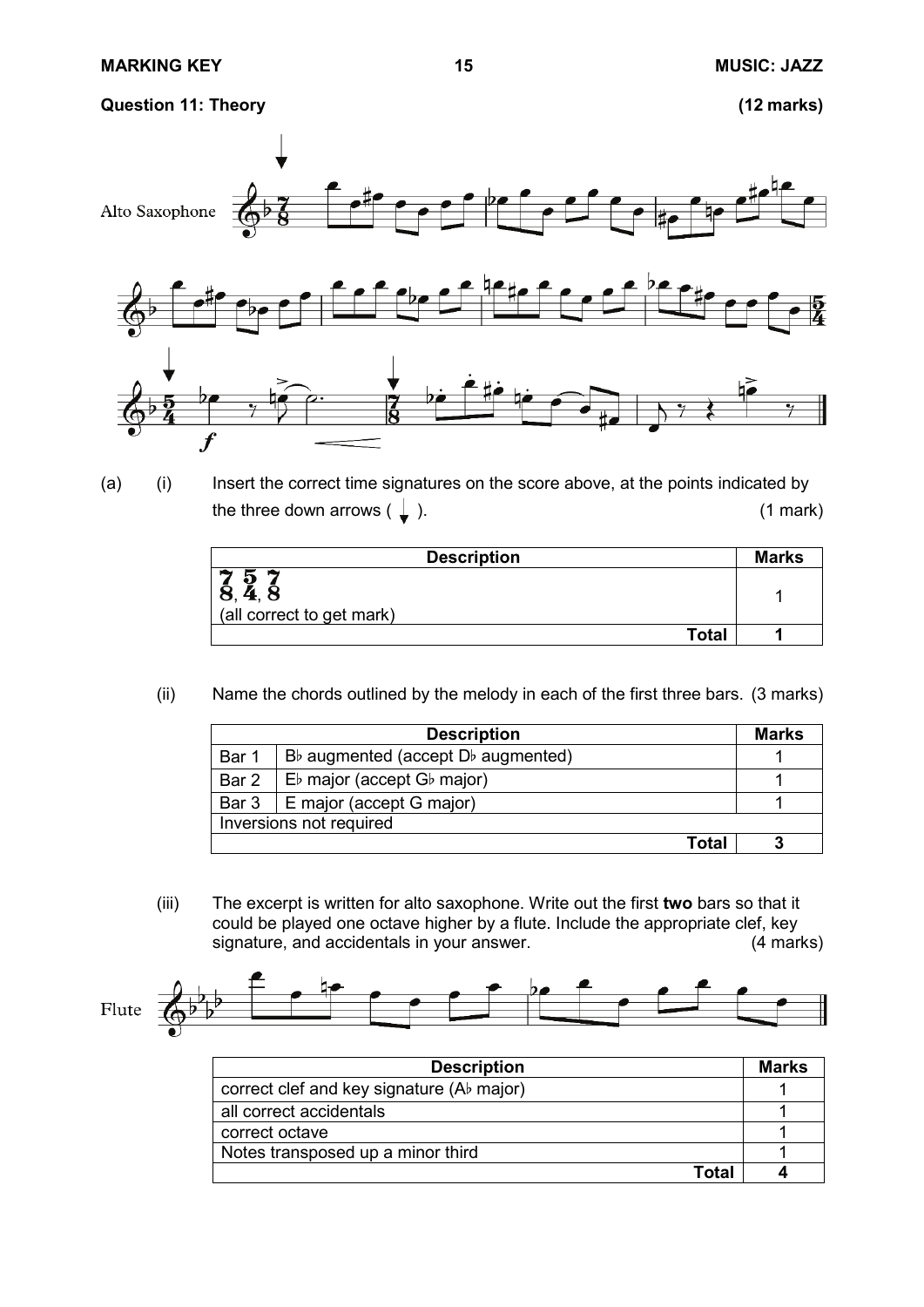# **MUSIC: JAZZ 16 MARKING KEY**

**Total 4**

# **Question 11** (continued)

| (b) | Notate the following chords on the stave below.                                      |                                                                             |             |                      |  |  |  |  |  |  |  |
|-----|--------------------------------------------------------------------------------------|-----------------------------------------------------------------------------|-------------|----------------------|--|--|--|--|--|--|--|
|     | $B^{\flat}$ mi <sup>Ma7</sup>                                                        | Cmi $^{7(b5)}$                                                              | $R^{7(b9)}$ | $\mathbf{F}$ Ma7(#5) |  |  |  |  |  |  |  |
|     |                                                                                      |                                                                             |             |                      |  |  |  |  |  |  |  |
|     | <b>Description</b>                                                                   |                                                                             |             |                      |  |  |  |  |  |  |  |
|     |                                                                                      | Correctly notated $B^b$ mi <sup>Ma7</sup> – accept alternate voicing/octave |             |                      |  |  |  |  |  |  |  |
|     | Correctly notated Cmi <sup>7(<math>5</math>)</sup> – accept alternate voicing/octave |                                                                             |             |                      |  |  |  |  |  |  |  |
|     | Correctly notated $B^{7(9)}$ – accept alternate voicing/octave                       |                                                                             |             |                      |  |  |  |  |  |  |  |
|     |                                                                                      | Correctly notated $E^{Ma7(\#5)}$ – accept alternate voicing/octave          |             |                      |  |  |  |  |  |  |  |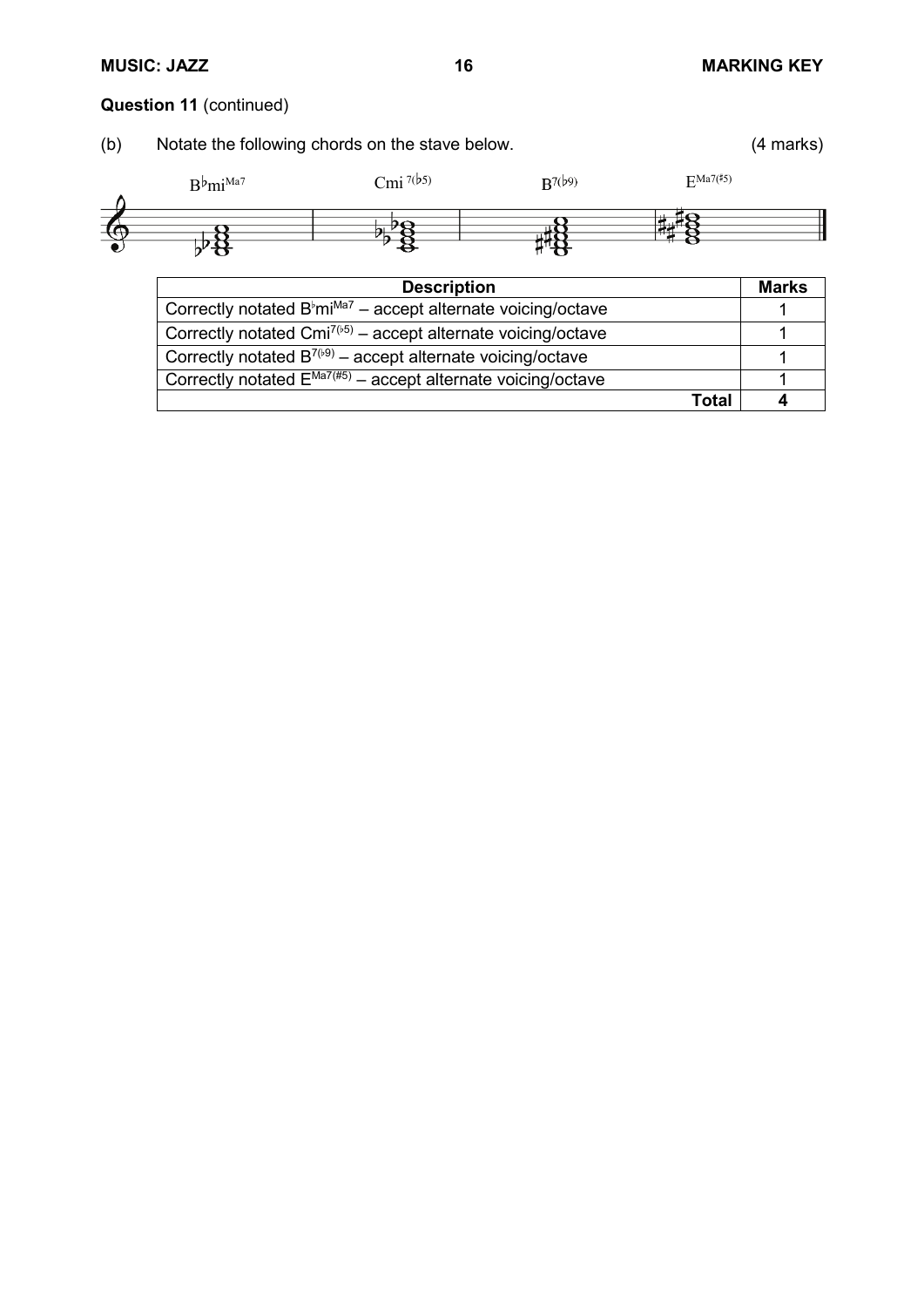For copyright reasons this score cannot be reproduced in the online version of this document.

Consider the leadsheet excerpt given above (also provided on page 16 of the Score booklet) and answer the following questions on the partially-completed big band score provided on pages 20 and 21.

(a) Write the first **four** bars of the excerpt for the saxophone section in unison, providing the appropriate clefs and key signatures for a transposed score.

| <b>Description</b>                               | <b>Marks</b> |
|--------------------------------------------------|--------------|
| arranged for 2x alto, 2x tenor, 1x bari,         |              |
| accept soprano sax, flute and clarinet doubles   |              |
| Correct clefs                                    |              |
| Correct key signatures                           |              |
| Correct transposition of alto saxophone part     |              |
| Correct transposition of tenor saxophone part    |              |
| Correct transposition of baritone saxophone part |              |
| Total                                            |              |

(b) Arrange bars 7–8 of the excerpt for the trombone section, using a homophonic texture that accurately reflects the given harmonic progression. Vary the rhythm shown in bars<br>7 and 8 of the leadsheet to conform to a swing style. (9 marks) 7 and 8 of the leadsheet to conform to a swing style.

| <b>Description</b>                                                          | <b>Marks</b> |
|-----------------------------------------------------------------------------|--------------|
| Texture                                                                     |              |
| Use of homophonic texture                                                   |              |
| <b>Subtotal</b>                                                             |              |
| Harmony                                                                     |              |
| All notes selected reflect given harmonic progression                       | $1 - 3$      |
| one mark per chord)                                                         |              |
| <b>Subtotal</b>                                                             | 3            |
| Voice-leading and orchestration                                             |              |
| Effective and creative use of the trombone section incorporating excellent  | 4            |
| voice-leading and chord voicings                                            |              |
| Effective use of the trombone section incorporating excellent voice-leading | 3            |
| and chord voicings                                                          |              |
| Mostly effective use of the trombone section incorporating satisfactory     | 2            |
| voice-leading and chord voicings                                            |              |
| Somewhat effective use of the trombone section with some errors in          | 1            |
| voice-leading and chord voicings or score incomplete                        |              |
| <b>Subtotal</b>                                                             | 4            |
| Vary the rhythm to conform to a swing style                                 |              |
| Provides an appropriate variation to the rhythm in bars 7 and 8             |              |
| <b>Subtotal</b>                                                             |              |
| Total                                                                       | 9            |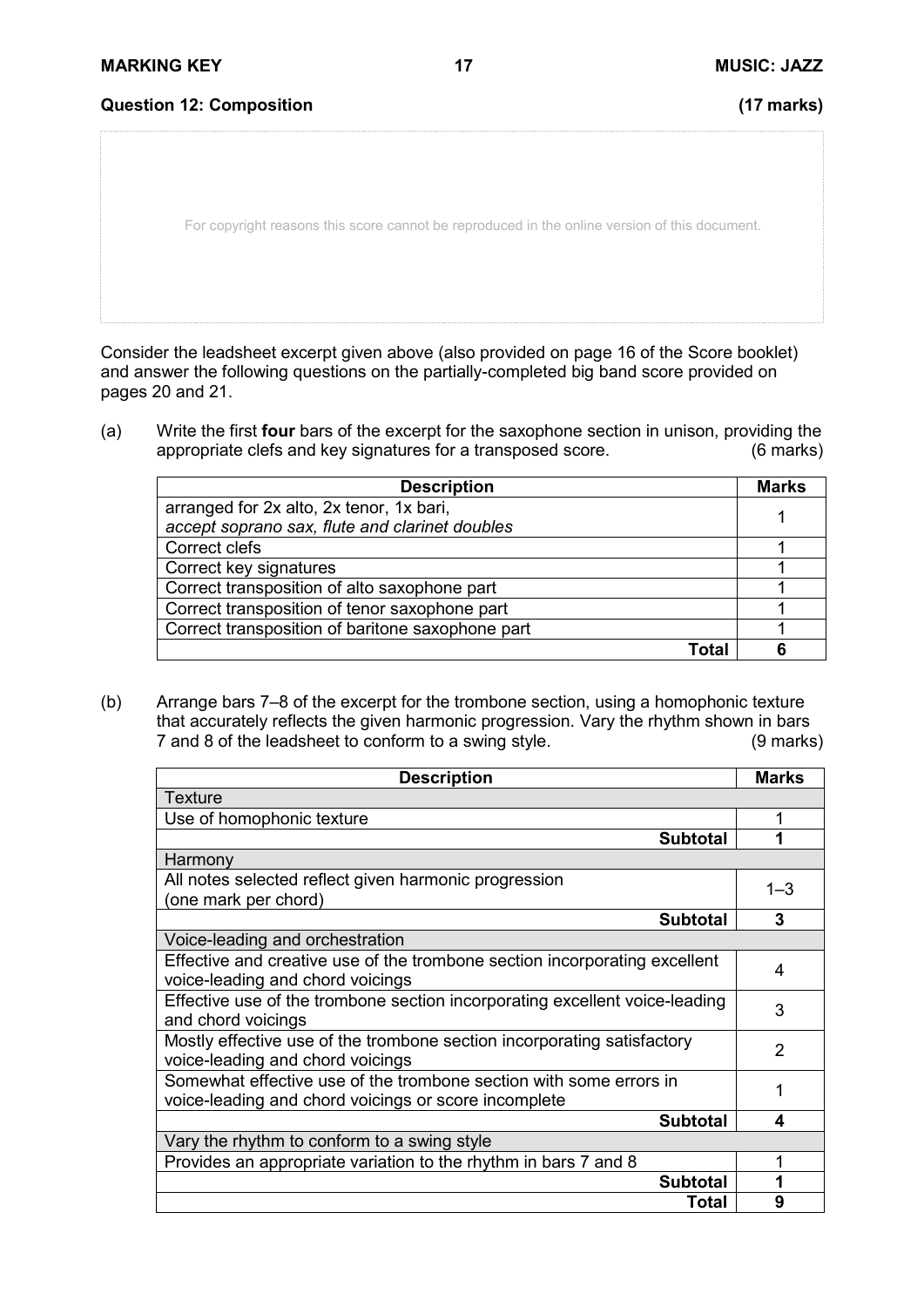# **Question 12** (continued)

(c) Add appropriate dynamics and articulations to the saxophone and trombone parts to enhance the arrangement.

| <b>Description</b>             | <b>Marks</b> |
|--------------------------------|--------------|
| Adds appropriate dynamics      |              |
| Adds appropriate articulations |              |
| Total                          |              |